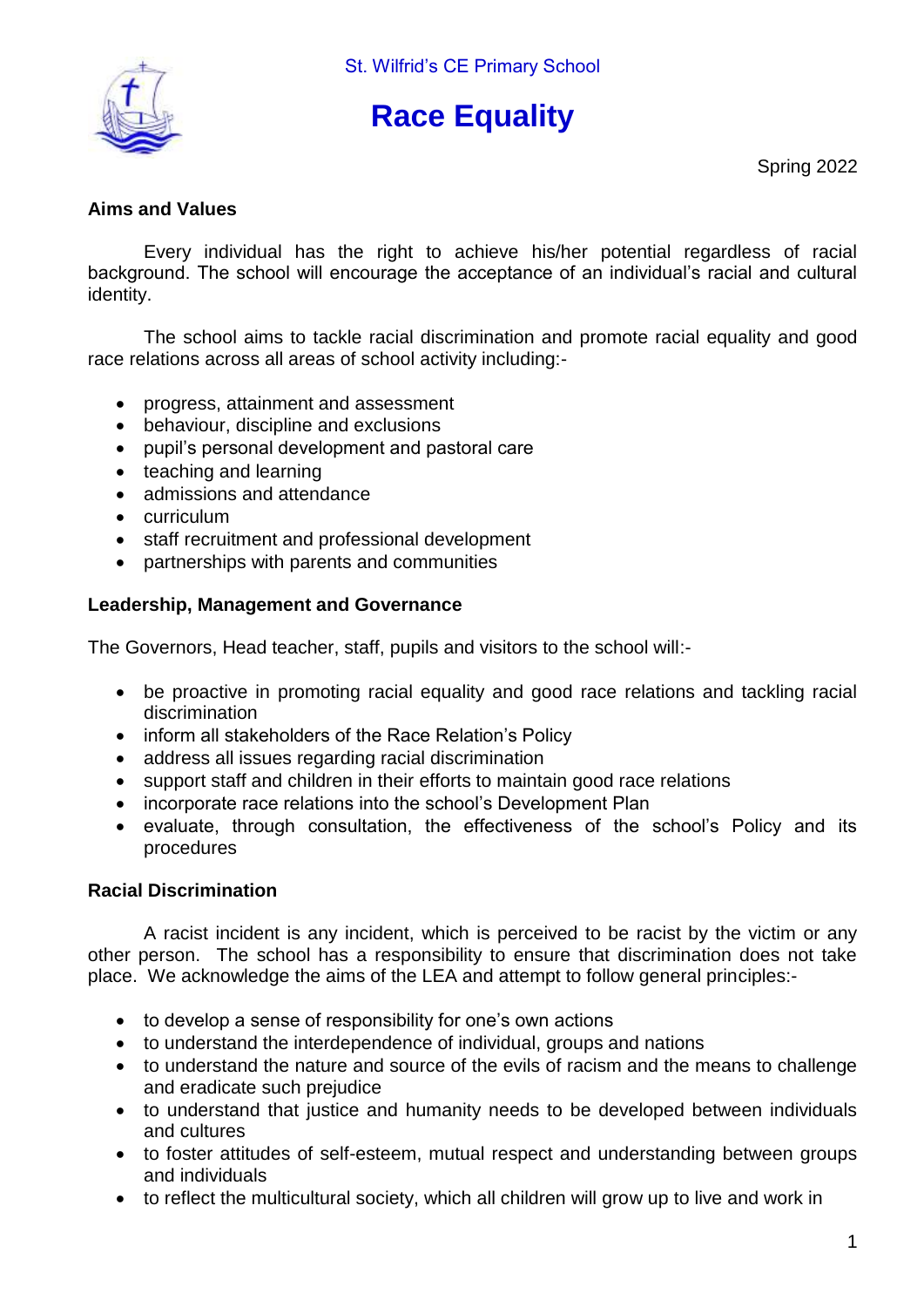- to ensure that children are not subjected to stereotyping of any sort, but that they are made aware of the detrimental effects of stereotyping
- to make available written literature by Asian, African and Afro-Caribbean writers as well as those from other countries and ensure that they appear in the normal range offered by the library
- to accentuate art and music from other cultures
- to give opportunities to make and/or experience foods from different cultures/countries
- to present a range of opportunities, supported by materials, which inform our children about different ethnic groups
- to provide opportunities in R.E. for children to hear about and learn from a range of world religions and understand the role religion plays in the development and structure of different societies including our own
- to ensure that positive role models are celebrated from a range of backgrounds,
- cultures and races

### **Racism and Racist Incidents**

The term 'racist behaviour' is used here to describe all these unwanted actions by a person or group of people directed at people of different ethnic origin and which cause humiliation, offence or distress or interfere with their performance or create an unpleasant working environment and which are motivated by racial considerations.

As such they may involve:-

- physical assault or the threat of physical assault where colour or ethnicity appears to be the motivating forces
- name calling, insults and jibes or jokes
- graffiti
- provocative behaviour such as the wearing or displaying of racist badges or insignia on person or on clothing
- bringing racist materials, such as leaflets, comics or magazines, onto the premises
- verbal abuse or threats
- incitement of others to behave in a racist way
- racist comments at work or in the course of discussion in lessons
- attempts to recruit pupils, students or staff to racist organisations and groups
- ridicule other cultural preference e.g. food, dress, faith
- discriminatory working practices, such as refusing to work or co-operate with others because of their ethnic origins or ignoring or paying undue attention to others because of their ethnic origin

All staff must react to any incident of racist name calling by talking to the children concerned, speaking to parents, logging the incident on a Reporting Racist Incidents Form and bringing the incident to the attention of other staff.

### **Dealing with Racist Incidents**

The general procedures for staff dealing with a report of racism are the same as those for ensuring Child Protection. Staff will need to consider the following:-

- should their initial response and actions be independent of other colleagues
- should the incident be dealt with by the Headteacher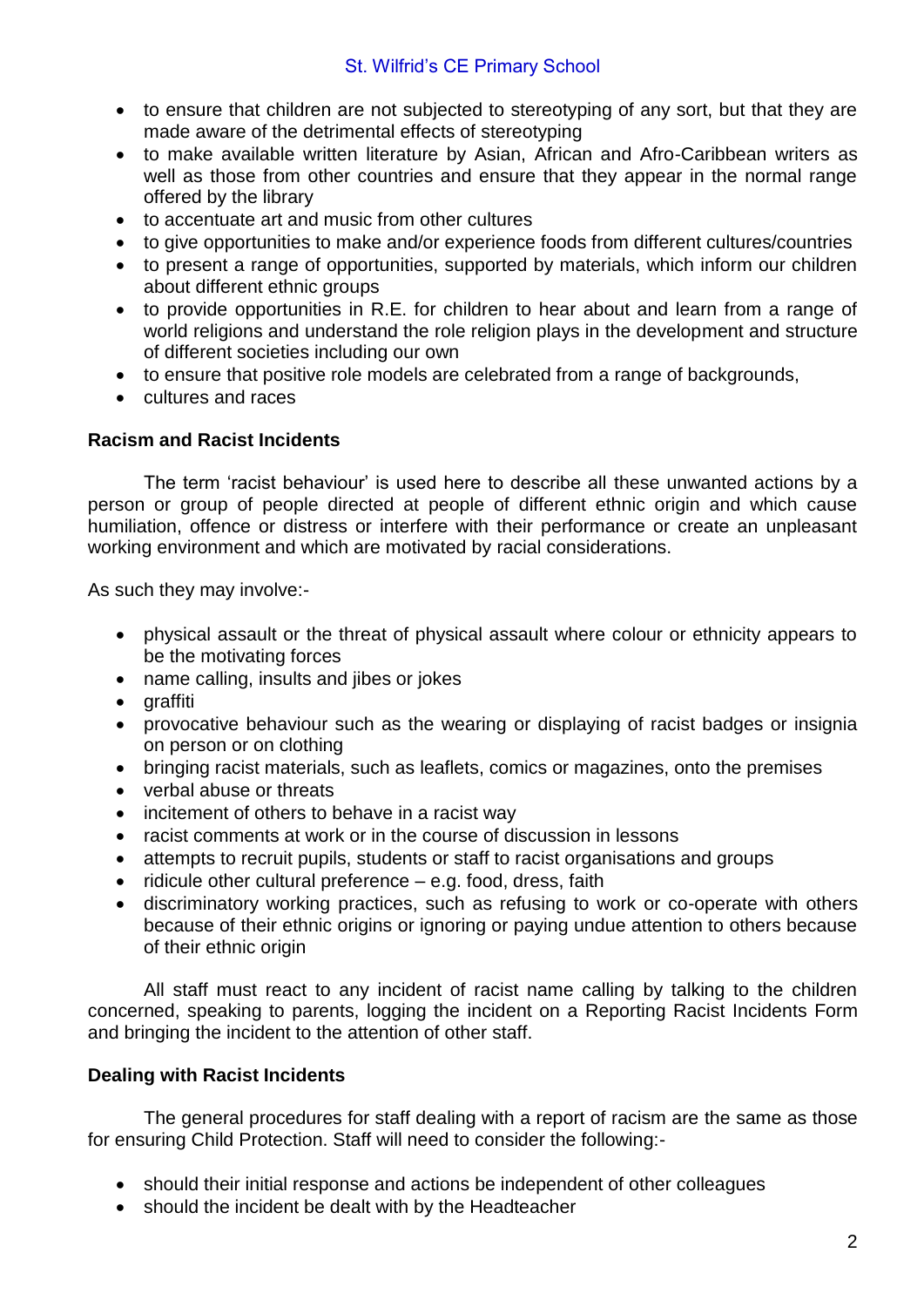• should the incident be reported to Social Services or to the Police

A record must be made of any interview and kept. Staff should not ask leading questions, or try to encourage the child to disclose more details, or promise to keep a secret. If possible a second adult should be in the room. Where this is not possible, the child should be asked to repeat any allegation in front of another member of staff.

The record made should be specific and confidential. The child's name, address, date of birth and the date and time of the interview should be noted. Where possible, the exact words spoken by the child should be written together with any observations and a description of child's behaviour. The name of the adult should also be included.

The process should be done without comment or interpretation and the record given to the Headteacher. This record will be kept in a confidential file at the setting. It will be made available to Social Services, or other agencies, on request.

It is important that staff and pupils perceive the response of a member of staff to be genuinely even-handed, but there should be a firm rejection of offensive behaviour linked to a framework of discipline that seems to be fair.

In all normal circumstances, the parents of both the victim and the perpetrator should be informed, preferably in writing, and responses sought. It should be established if the incident is isolated, or part of a pattern of racist behaviour against the victim.

### **Monitoring and Reporting**

There are three monitoring procedures connected to his Policy:-

- racist incident report form to the Local Education Authority (used as required)
- racist incident report to Governors (included in Headteacher's Report to Governors each term)
- racist incident 'Nil Return' form to the Local Education Authority (submitted at the end of each term)

### **Complaints**

Where unlawful discrimination occurs through the acts or omissions of the Governing Body, The Commission of Racial Equality has the power to conduct an investigation. Complaints can be taken to Employment Tribunals or to the County Court.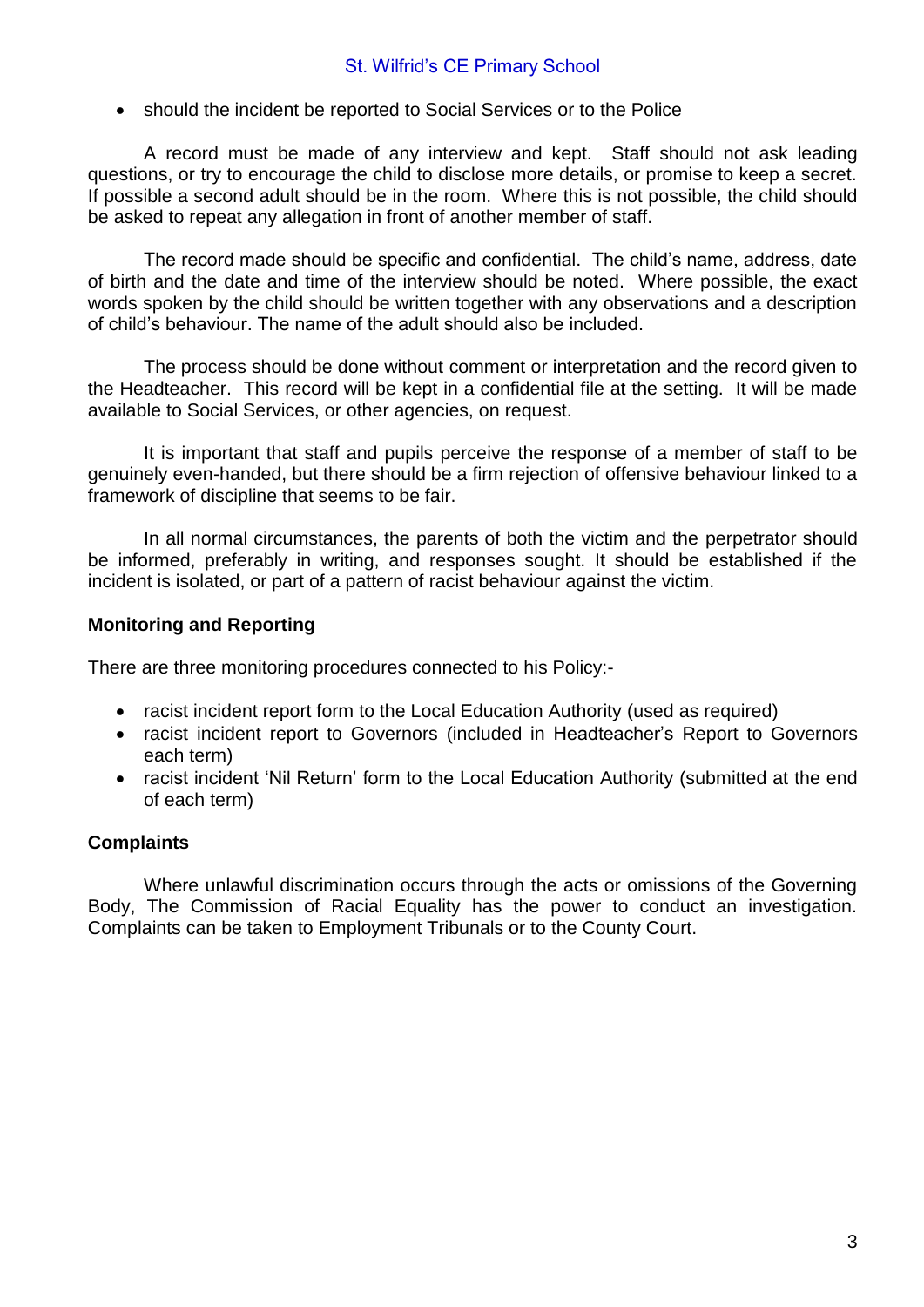# **Racist Incident Report Form**

| Date:                                               |  |                                            |                   |                  |                                            |                               |                 |                       |
|-----------------------------------------------------|--|--------------------------------------------|-------------------|------------------|--------------------------------------------|-------------------------------|-----------------|-----------------------|
| <b>Victim</b>                                       |  |                                            |                   |                  |                                            |                               |                 |                       |
| Name:                                               |  |                                            | M/F               |                  |                                            | Ethnic Origin:                |                 |                       |
| Address:                                            |  |                                            |                   |                  |                                            |                               |                 |                       |
| $P$ upil: $\Box$                                    |  |                                            | Year group:       |                  |                                            |                               |                 |                       |
|                                                     |  | Member of staff: [ Governor: [ Parent: [ ] |                   | Other: $\square$ |                                            |                               |                 | Victimless incident:□ |
| <b>Alleged perpetrator</b>                          |  |                                            |                   |                  |                                            |                               |                 |                       |
| Name:                                               |  |                                            | M/F               |                  |                                            | Ethnic Origin:                |                 |                       |
| Address:                                            |  |                                            |                   |                  |                                            |                               |                 |                       |
| $P$ upil: $\Box$                                    |  |                                            | Year group:       |                  |                                            |                               |                 |                       |
|                                                     |  | Member of staff:□ Governor:□               | $Parent: \square$ |                  | Other: $\square$                           |                               |                 |                       |
| <b>Nature of incident</b>                           |  |                                            |                   |                  |                                            |                               |                 |                       |
| Physical assault:□ Racist verbal abuse:□            |  | Graffiti:□                                 |                   |                  |                                            | Damage to property: $\square$ |                 |                       |
| Ridicule of culture:□<br>Inciting others: $\square$ |  |                                            |                   |                  | Telling racist jokes:□<br>Other: $\square$ |                               |                 |                       |
| <b>Location of incident</b>                         |  |                                            |                   |                  |                                            |                               |                 |                       |
| $Hall: \Box$                                        |  | Classroom:□                                | Playground:□      |                  | $Corridor: \square$                        |                               | $Toilets: \Box$ |                       |
| Other: $\square$                                    |  | To/ from school:□                          |                   |                  |                                            |                               |                 |                       |
|                                                     |  |                                            |                   |                  |                                            |                               |                 |                       |

# **Brief description of incident**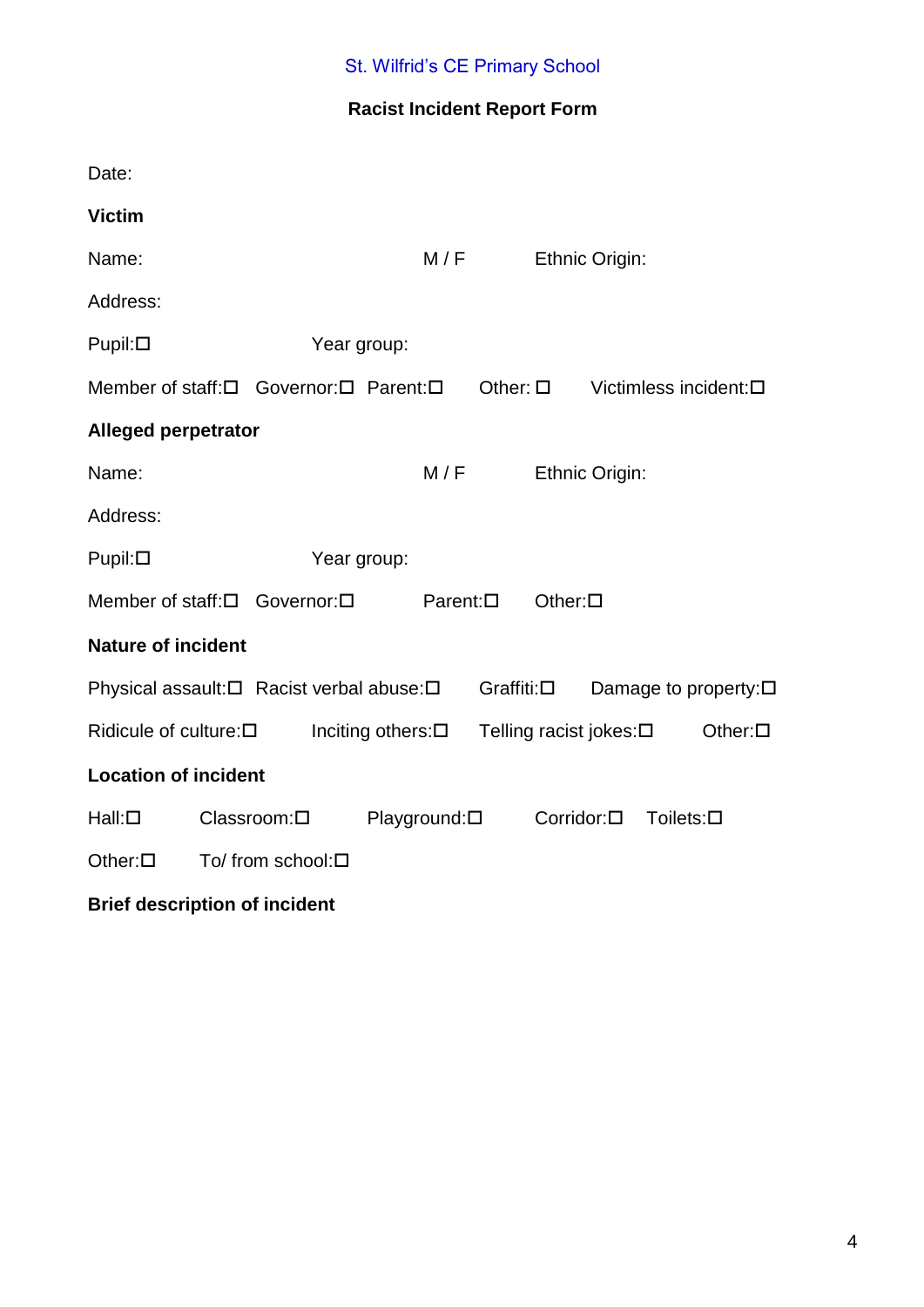#### **Notes and Information**

By completing this form, recording the details of a racist incident, you are helping to provide clear and more complete information so that the scale and pattern of such attacks can be established. This, in turn, will enable an effective and positive response to be made by agencies within the County to combat such incidents. Your personal details will be held in the Common Monitoring database but will not be released.

I agree to the above data being recorded in the Common Monitoring Database

Signature of Victim: Date: Date: Date: Date: Date: Date: Date: Date: Date: Date: Date: Date: Date: Date: Date: Date: Date: Date: Date: Date: Date: Date: Date: Date: Date: Date: Date: Date: Date: Date: Date: Date: Date: Dat

Signature of School Representative: Date: Date: